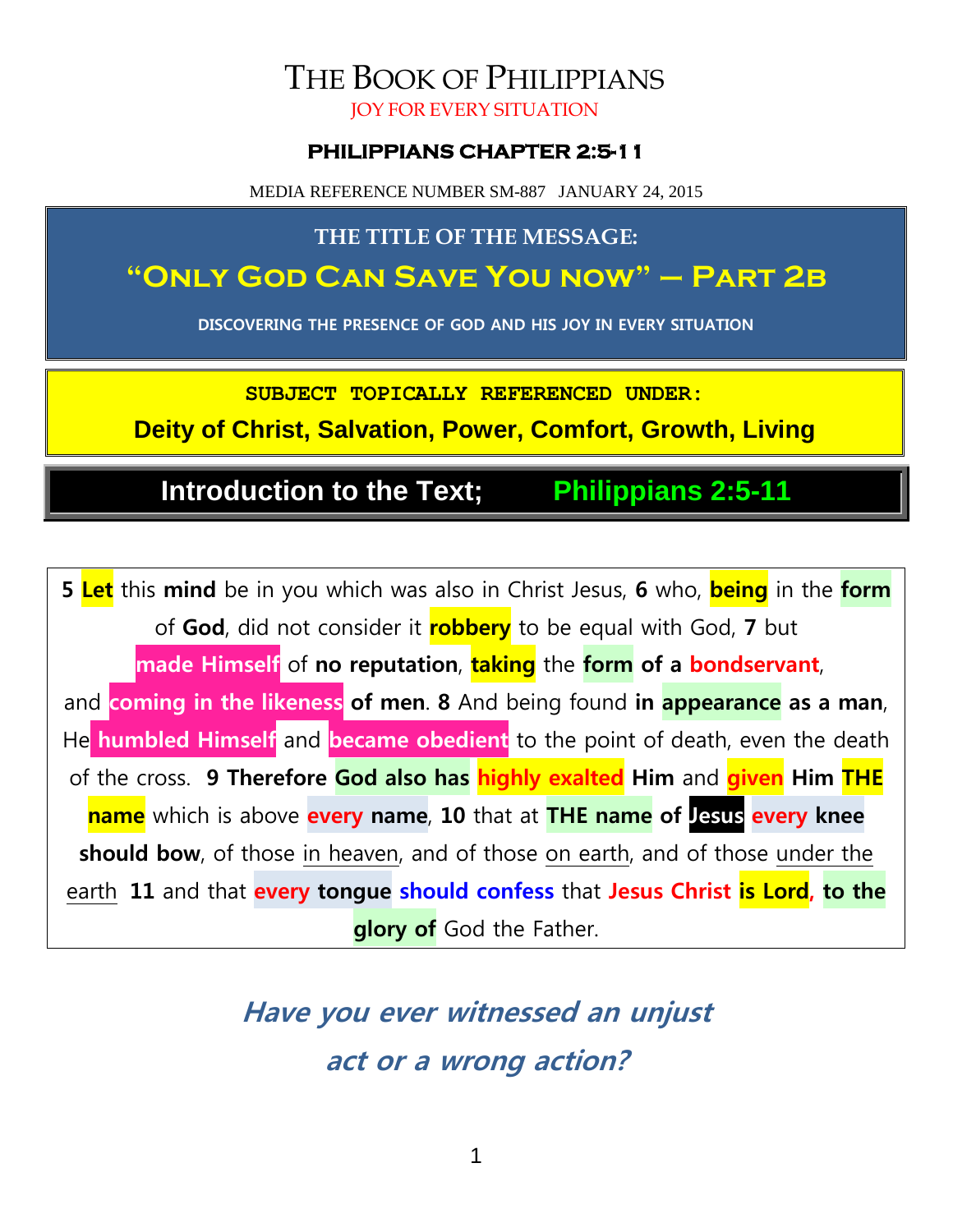**Have you ever had anything** done to you that you would say

### was an **unjust act or a wrong action?**

## **If you have, then you have been** an eyewitness to the fact that **"Mankind is Fallen"**

### From **Mother Teresa** to **Hannibal Lecter** – all have sinned by motive and by action.

Our Human Family Confirms This Biblical Truth - Sin is Present.

#### **Romans 8:21**

For creation itself also will be delivered from the bondage of corruption into the glorious liberty of the children of God. 22 For we know that the whole creation groans and labors with birth pangs together until now.

# **If you doubt this, take a look at some examples of what sin has done …**

- <http://ww2.hdnux.com/photos/11/33/57/2472941/9/920x920.jpg>
- <https://s-media-cache-ak0.pinimg.com/736x/39/90/09/399009a5d0c57d81bccddad7bace58fc.jpg>
- [http://assets.nydailynews.com/polopoly\\_fs/1.2273237!/img/httpImage/image.jpg\\_gen/derivatives/arti](http://assets.nydailynews.com/polopoly_fs/1.2273237!/img/httpImage/image.jpg_gen/derivatives/article_635/ugly-dog-contest.jpg) [cle\\_635/ugly-dog-contest.jpg](http://assets.nydailynews.com/polopoly_fs/1.2273237!/img/httpImage/image.jpg_gen/derivatives/article_635/ugly-dog-contest.jpg)
- [https://i.ytimg.com/vi/k-QGK4\\_S9XU/hqdefault.jpg](https://i.ytimg.com/vi/k-QGK4_S9XU/hqdefault.jpg)

### **These are all High \$ Dogs**

#### **Romans 3:23 NLT** For everyone has sinned; we all fall short of God's glorious standard.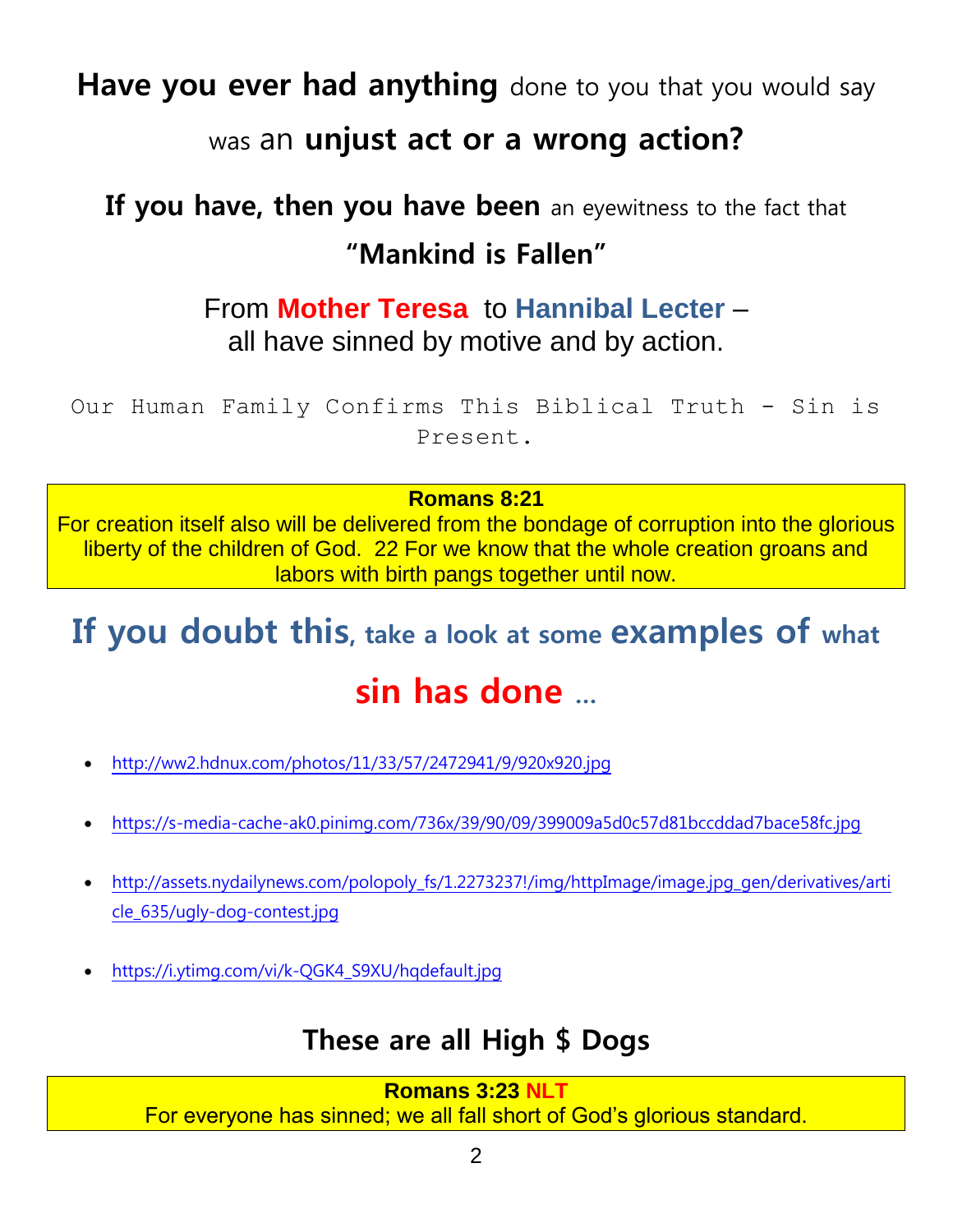**But God, In His mercy and love for us did not** leave us to our own ends. When He was treated unjustly and **was wronged and was hurt** - - **He did not shake off His hands** of us nor abandon us,

**He the Offended,** with His eternal plan – went after **us, the Offender**. He pursued us not to destroy us – we were already destroyed, but He came to rescue us from ourselves, **from the poison of sin that courses** through us, from the damnation that is upon us.

### **Only God Can Save You Now**



### **What a holy contrast we see in this verse;**

The Eternal God, God the Son came from heaven above to descend down to earth to become one with us, rejected, mocked, ridiculed and scorned, Jesus hung on a shameful cross.

### **Question:**

**why was it necessary that Jesus Christ become human?**

#### **answer:**

**man had no representative before an offended God.**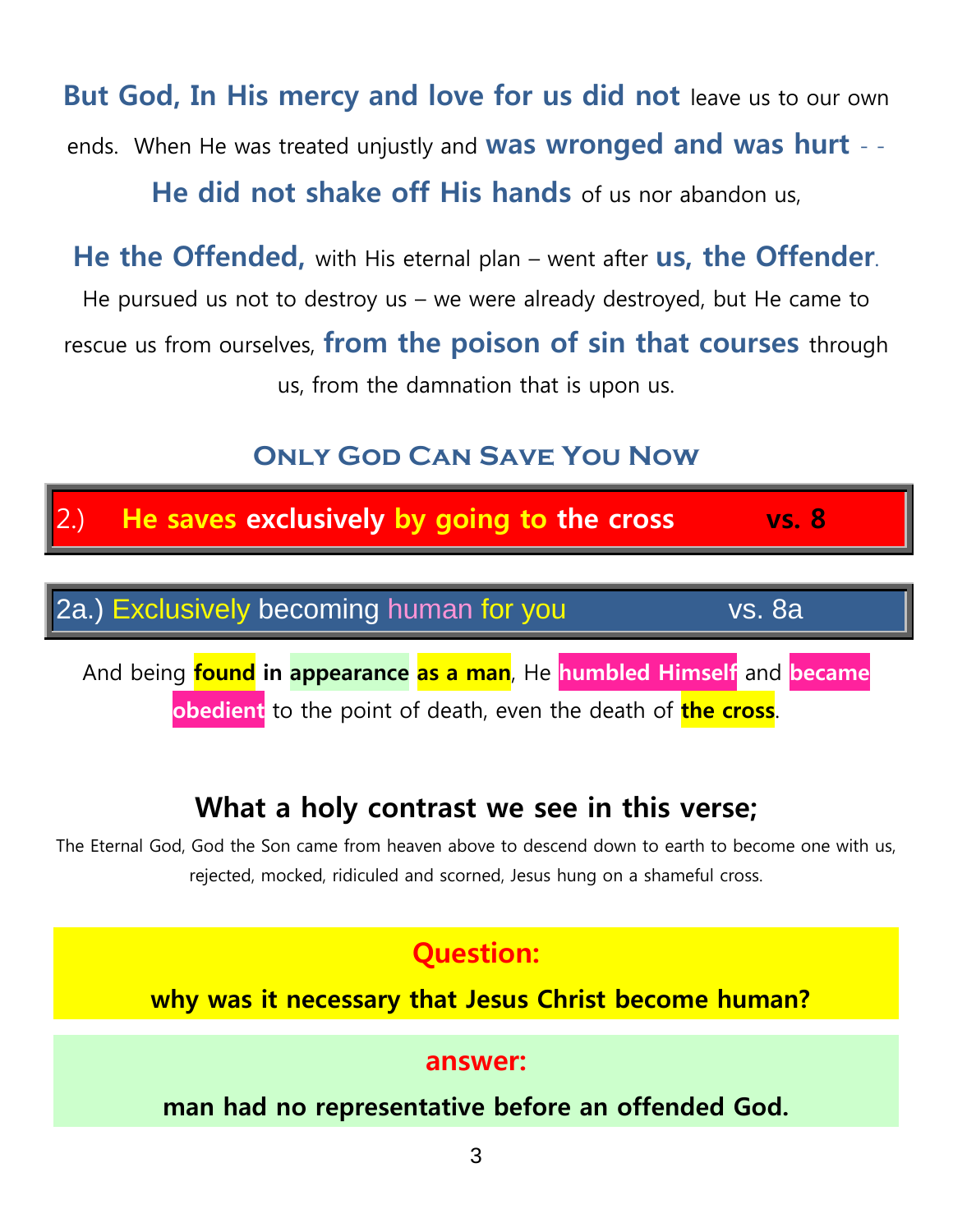The God of the Bible Had been violated, disobeyed and offended by mankind's sin.

#### **answer:**

**nothing that we could have offered up would have been good enough because we come with tainted offerings.**

#### **answer:**

**mankind had to have a direct association, perfect linkage to the offering. It could not have been an animal or a tree or some precious metal or gem**

#### **Hebrews 8:1-2,11-15**

Now this is the main point of the things we are saying: We have such a High Priest, who is seated at the right hand of the throne of the Majesty in the heavens, 2 a Minister of the sanctuary and of the true tabernacle which the Lord erected, and not man... :11 But Christ came as High Priest of the good things to come, with the greater and more perfect tabernacle not made with hands, that is, not of this creation. 12 Not with the blood of goats and calves, but with His own blood He entered the Most Holy Place once for all, having obtained eternal redemption. 13 For if the blood of bulls and goats and the ashes of a heifer, sprinkling the unclean, sanctifies for the purifying of the flesh, 14 how much more shall the blood of Christ, who through the eternal Spirit offered Himself without spot to God, cleanse your conscience from dead works to serve the living God? 15 And for this reason He is the Mediator of the new covenant, by means of death,

### **Love Compelled Christ to Come to us,**

It was His Love for mankind that Compelled Him to Suffer and to Die for us

#### **1 John 2:1-2 NLT**

My dear children, I am writing this to you so that you will not sin. But if anyone does sin, we have an advocate who pleads our case before the Father. He is Jesus Christ, the one who is truly righteous. 2 He himself is the sacrifice that atones for our sins and not only our sins but the sins of all the world.

### **We have an Attorney - Our Attorney is None Other**

than the Judges Son, Jesus Christ - our Defender.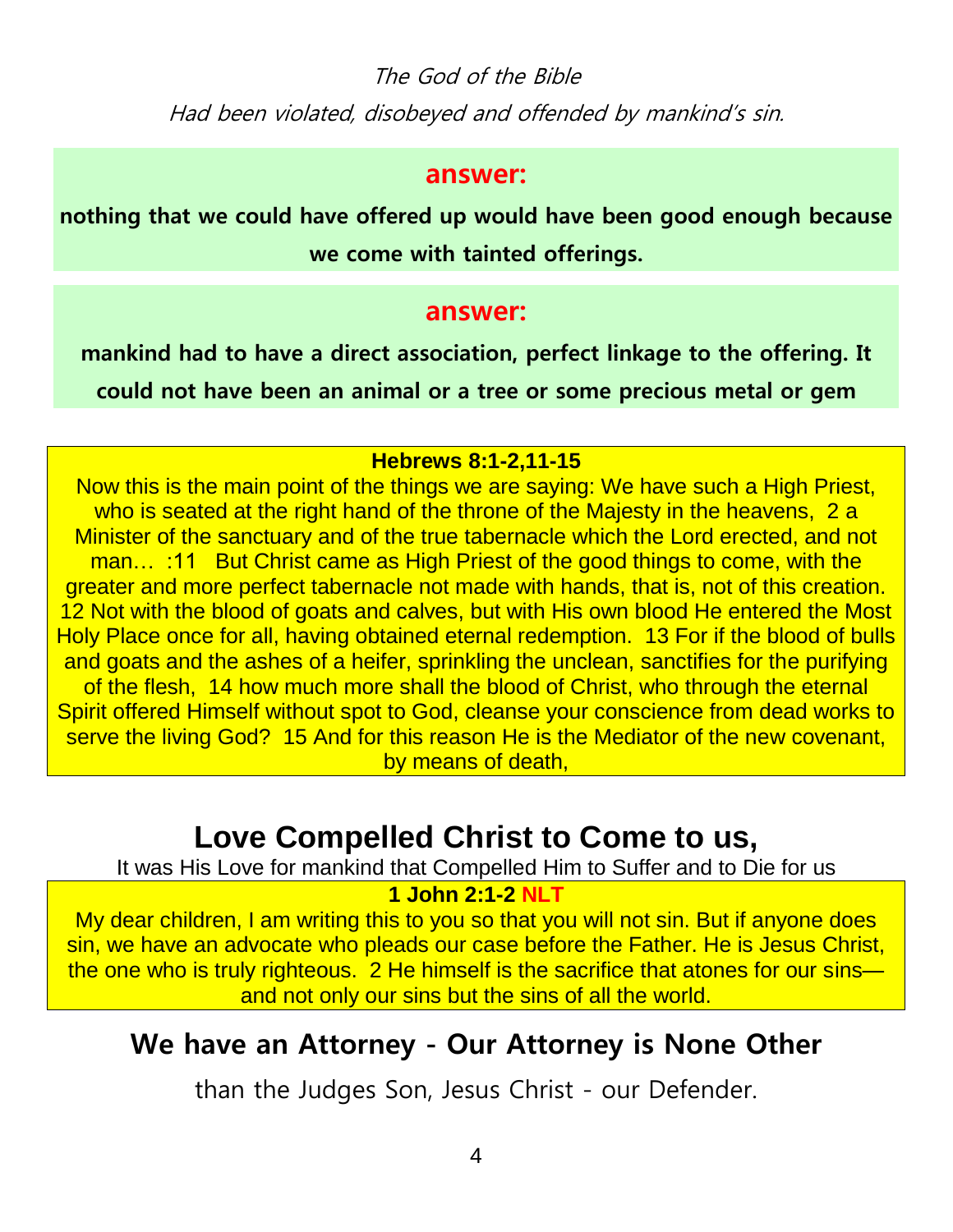### **Question:**

### **couldn't God have figured out a better plan to save us?**

Well, what do you mean by "Better"? and **better for whom**?

#### **answer:**

**We have terribly underestimated the nature and damning effects of sin.**

#### **answer:**

**We have terribly underestimated the righteousness of God and His perfection.**

#### **answer:**

**We have terribly underestimated**

**the condemnation of man and just how lost we are.**

### **Clearly All Other Possible Options to Save Mankind**

Could only come up short and would have been powerless to save us.

#### **Matthew 26:36-39, 42,44**

:36 Then Jesus came with them to a place called Gethsemane, and said to the disciples, "Sit here while I go and pray over there." 37 And He took with Him Peter and the two sons of Zebedee, and He began to be sorrowful and deeply distressed. 38 Then He said to them, "My soul is exceedingly sorrowful, even to death. Stay here and watch with Me." He went a little farther and fell on His face, and prayed, saying, "O My Father, if it is possible, let this cup pass from Me; nevertheless, not as I will, but as You will… :42 Again, **a second time**, He went away and prayed, saying, "O My Father, if this cup cannot pass away from Me unless I drink it, Your will be done… :44 So He left them, went away again, and prayed **the third time**, saying **the same words**.

### **Imagine if you're lost at sea and you're**

**hoping to be rescued – what would that rescue look like?**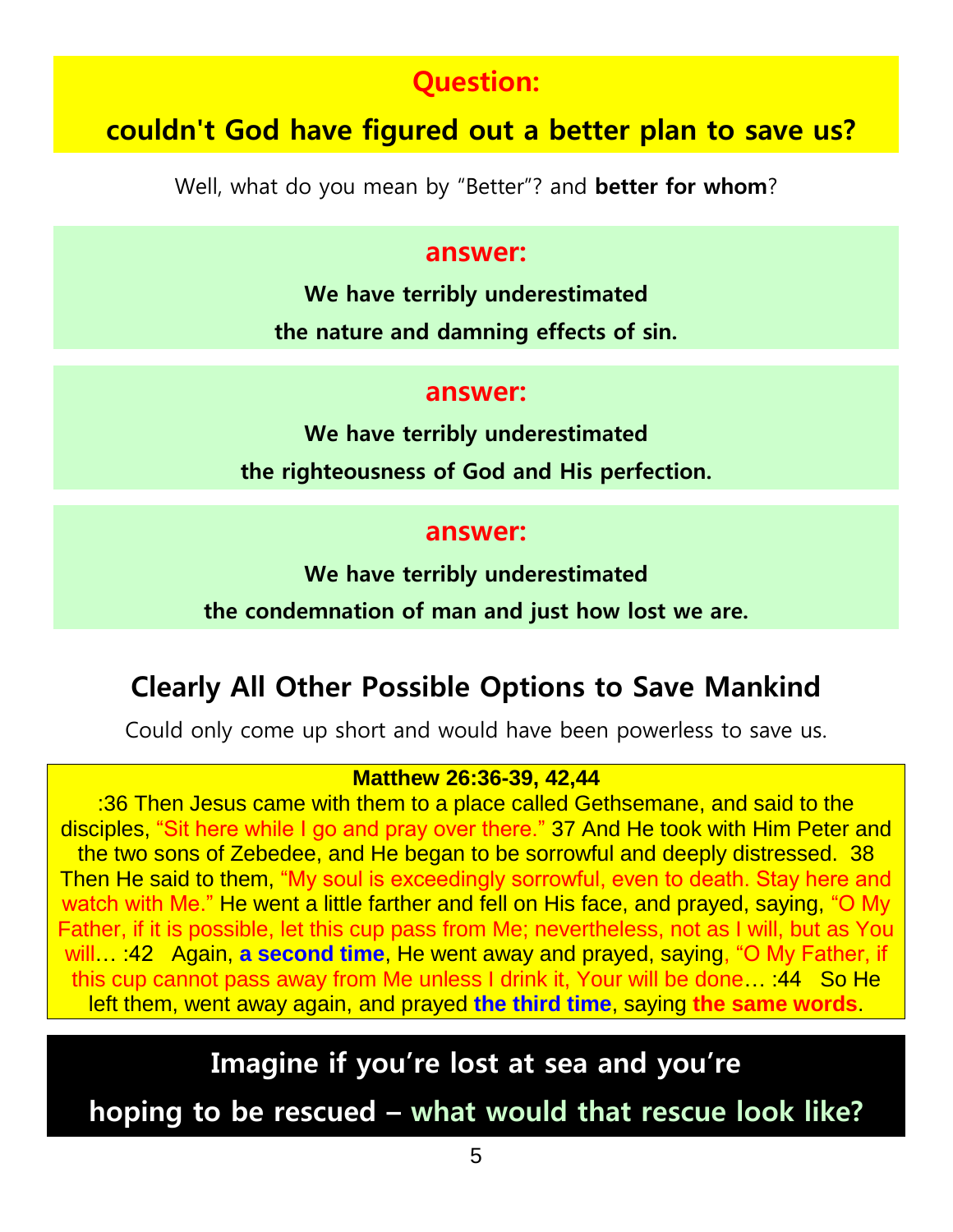## **There Is No Other Way for You to Be Rescued Because Only God Can Save You Now**

### **Because He Saves Exclusively by Going to The Cross**

#### **Matthew 7:13-14, 21-23**

"Enter by the narrow gate; for wide is the gate and broad is the way that leads to destruction, and there are many who go in by it. **14** Because narrow is the gate and difficult is the way which leads to life, and there are few who find it… :**21** "Not everyone who says to Me, 'Lord, Lord,' shall enter the kingdom of heaven, but he who does the will of My Father in heaven. **22** Many will say to Me in that day, "Lord, Lord, have we not prophesied in Your name, cast out demons in Your name, and done many wonders in Your name?' **23** And then I will declare to them, "I never knew you; depart from Me, you who practice lawlessness!'

### **Only God Can Save You Now**

### **He Saves Exclusively by Going to The Cross**

2b.) Exclusively performing what you never could vs. 8b

He **humbled Himself** and **became obedient**

**humbled tapeinoo,** to step down, to self-humble or to choose humiliation.

*"I will take the form (physical pain, emotional suffering and mental anguish) of humanity, jack's humanity, and I will step down into his world of stench, violence and death for him and I will do it for him."*

**obedient hupekoos,** to listen attentively to, to desire being submissive. It is an act of the will by One who is equal to, who willingly sets the position aside. To retire your own options.

- 1. **As human beings -** we would never willingly choose to humble ourselves.
- 2. **As human beings -** we also fight against obedience and we resist authority.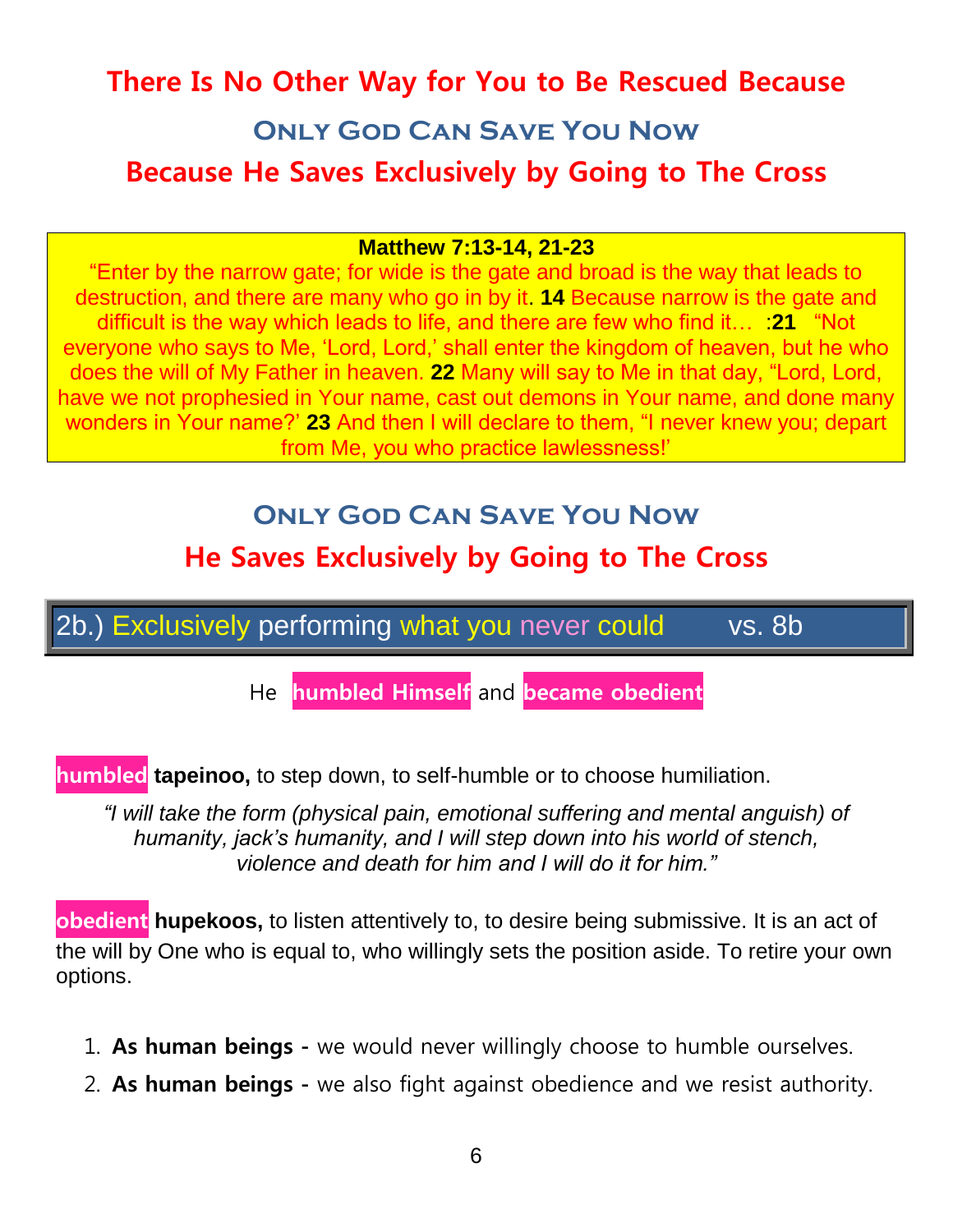## In our hearts – we are rebels

#### **Isaiah 53:6**

All we like sheep have gone astray; We have turned, every one, to his own way; And the LORD has laid on Him the iniquity of us all.

#### **Ephesians 2:1-3**

And you He made alive, who were dead in trespasses and sins, **2** in which you once walked according to the course of this world, according to the prince of the power of the air, the spirit who now works in the sons of disobedience…**3** among whom also we all once conducted ourselves in the lusts of our flesh, fulfilling the desires of the flesh and of the mind, and were by nature children of wrath, just as the others.

**This was NOT some judicious sentence that Jesus had to carry out to save the world - not at all. Rather it was His joy to perform. It was NOT His Trinitarian duty to cope with, - but a passionate act of divine love that issued forth from His own willing heart.**

**THE GODHEAD** - lacks nothing. To lack would mean that God is less than truly God. There is nothing that the Godhead is in need of to enhance or complete His existence.

**MANKIND ON THE OTHER HAND IS** - the epitome of need. Man needs absolute and total redemption. Man is lost and adrift and apart from God. Man is doomed and wholly incapable of reforming himself.

**ENTER JESUS CHRIST** - Jesus Christ is the physical display of the invisible Godhead. Jesus revealed the Deity in a direct and personal way that had never been done before. Jesus Christ, lacking nothing, willingly set aside the outward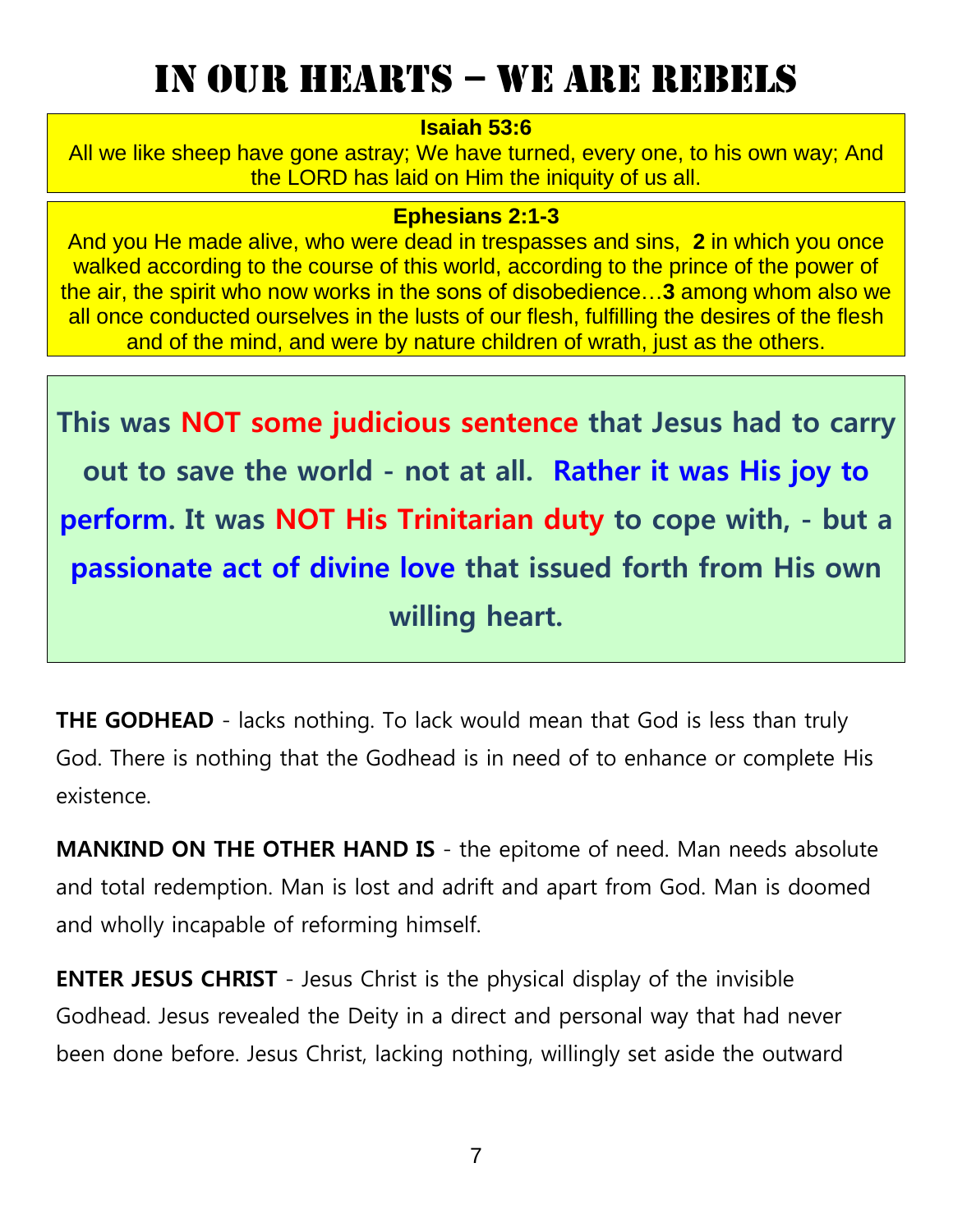glories of deity (heaven and being Spirit) and veiled Himself with a human body.

God in human flesh, undiminished God localized in humanity.

#### **Colossians 1:19-22**

For it pleased the Father that **in Him** all the fullness (Godhead) should dwell, 20 and **by Him** to reconcile all things **to Himself**, **by Him**, whether things on earth or things in heaven, having made peace **through the blood of His cross**. :21 And you, who once were alienated and enemies in your mind by wicked works, yet now **He has** reconciled 22 in the body of His flesh through death, to present you holy, and blameless, and above reproach in His sight—

## **through the blood of His cross**

like the blood on the lintel-header and the door posts

in Egypt. Like the blood of all the ancient sacrifices of old –

### **Jesus is the Fulfillment of the all.**

### **Through sin, man was driven out of Paradise, away from**

the presence and fellowship of God. God in His mercy sought, from the beginning, to restore the broken fellowship.

### **"When shall I come and appear before God"**

was the longing sigh of the saints of the Old Covenant.

*Andrew Murray –*

"It is the sigh of many of God's children of the New Covenant who do not understand that **the way into "THE HOLIEST" has truly been opened**, and that **every child of God may, and ought**,

to have his real dwelling place there, now, here in the presence of God."

## **But what does all this mean for me?**

It means now - - that you needn't go to any church, synagogue or temple to meet with God. You can meet Him wherever you're at by calling out to Him to become your High Priest - - This Priest sets up His meeting Place in you.

#### **1 Corinthians 3:16**

Do you not know that you are the temple of God and that the Spirit of God dwells in you? 17 If anyone defiles the temple of God, God will destroy him. For the temple of God is holy, which temple you are.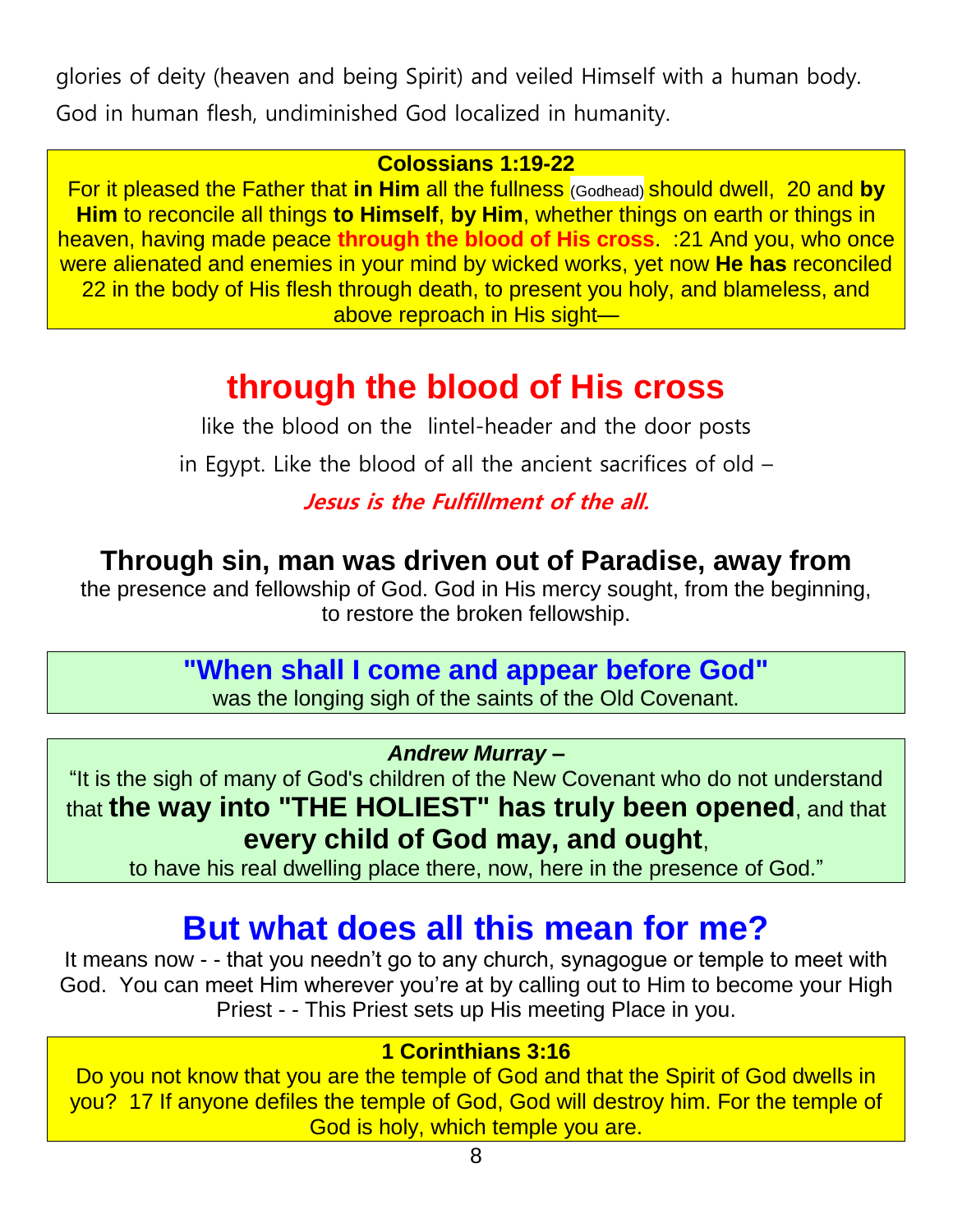Jesus answered and said to him, "If anyone loves Me, he will keep My word; and My Father will love him, and We will come to him and make Our home with him.

**John 14:23**

## **Only God Can Save You Now He Saves Exclusively by Going to The Cross**

|  |  |  | 2c.) Exclusively suffering in your place | <b>vs. 8c</b> |
|--|--|--|------------------------------------------|---------------|
|--|--|--|------------------------------------------|---------------|

to the point of death, even the death of **the cross**.

**This, "to the point of"** means to go all the way. To leave no stone

unturned, to go to the limit and then further on.

#### **Hebrews 7:22-25**

So much more Jesus has become a surety of a better covenant. :23 Also there were many priests, because they were prevented by death from continuing. 24 But He, because He continues forever, has an unchangeable priesthood. 25 Therefore He is also **able to save to the uttermost** those who **come to God through Him**, since He always lives to make intercession for them.

### **Do you Remember in the Old Testament – there was the**

**Temple** and within the **Temple** there was the **The Holy Place** but within

the **Holy Place** was – **Holy of Holies** - do you remember what separated the **Holy** 

**Place** from **Holy of Holies** and everything else? - -

## It was **the Veil**.

**The veil** represented – (1) both man's separation from God and (2) that Salvation was **beyond the Veil !!!**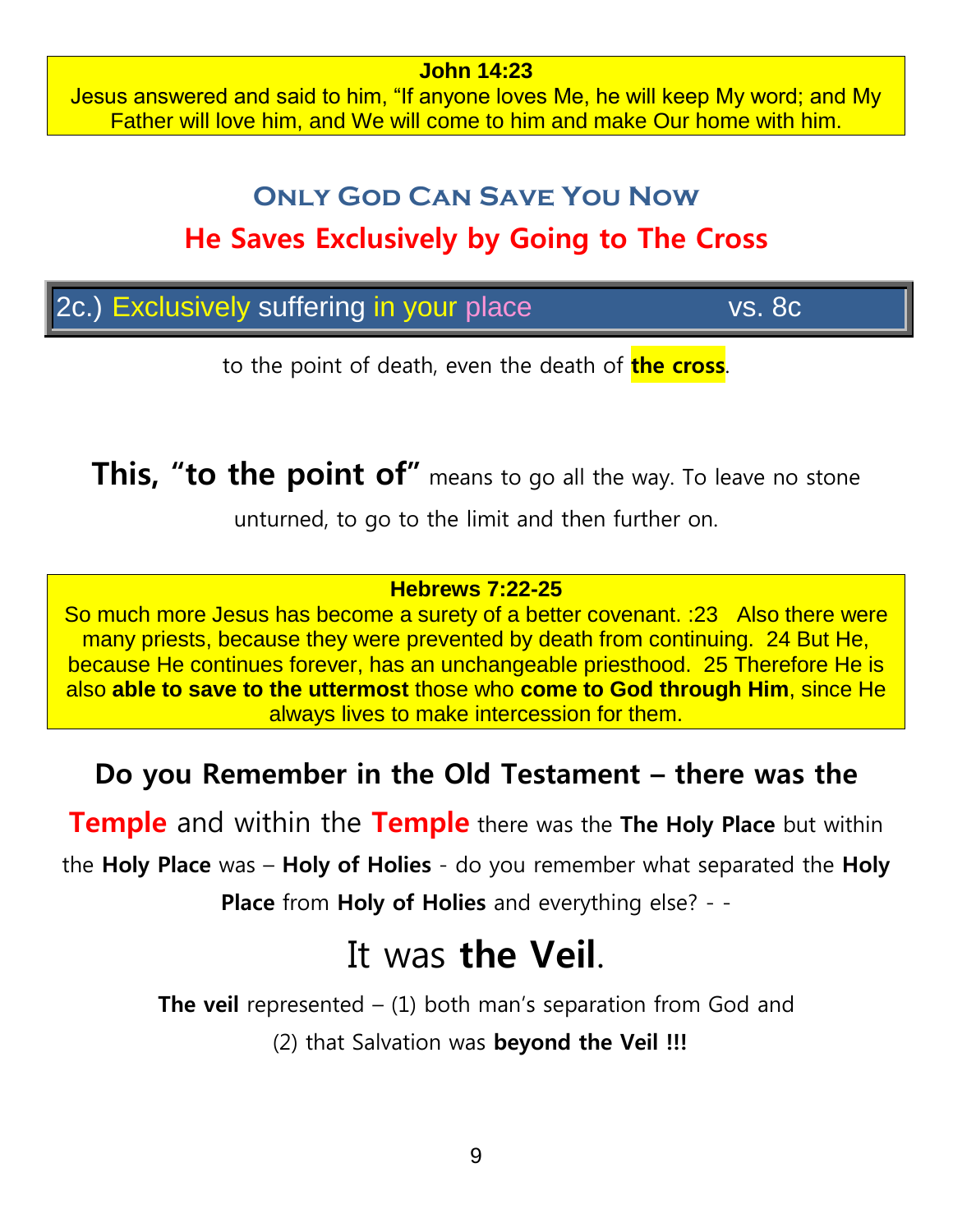### **"A Bloody Work"**

### **Only once a year could the High Priest go into**

the **Holy of Holies** but not without the sacrificial blood, there he would represent the sins

of the people and would make an offering on behalf of them.

#### **Matthew 27:50-51**

And Jesus cried out again with a loud voice, and yielded up His spirit. :51 Then, behold, **the veil of the temple** (60' by 4") was torn in two **from top to bottom**; and the earth quaked, and the rocks were split,

### **the tearing of the veil at the very moment of Jesus' death**

dramatically symbolized that His sacrifice, the shedding of His own blood, was such a sufficient atonement for sins that a new and everlasting way was opened up to man through Christ. It signified that now the way into the Holy of Holies was open for all people, for all time, both Jew and Gentile.

### **When Jesus died, the veil was torn, and God moved out**

of that place never again to dwell in a temple made with hands

### **this is exactly what every jew understood Jesus**

to be saying when He said:

#### **John 14:6**

"I am the **way**, the **truth**, and the **life**. No one comes to the Father except through Me.

#### **Hebrews 10:19-22 NLT**

And so, dear brothers and sisters, we can boldly enter into heaven's Most Holy Place because of the blood of Jesus. 20 **By his death, Jesus opened a new and lifegiving way through the (veil) curtain into the Most Holy Place**. 21 And since we have a great High Priest who rules over God's house, 22 let us go right into the presence of God with sincere hearts fully trusting him. For our guilty consciences have been sprinkled with Christ's blood to make us clean, and our bodies have been washed with pure water. (word)

### **The veil in the temple was a constant reminder that sin**

rendered humanity unclean, unable and unfit to be in the presence of God.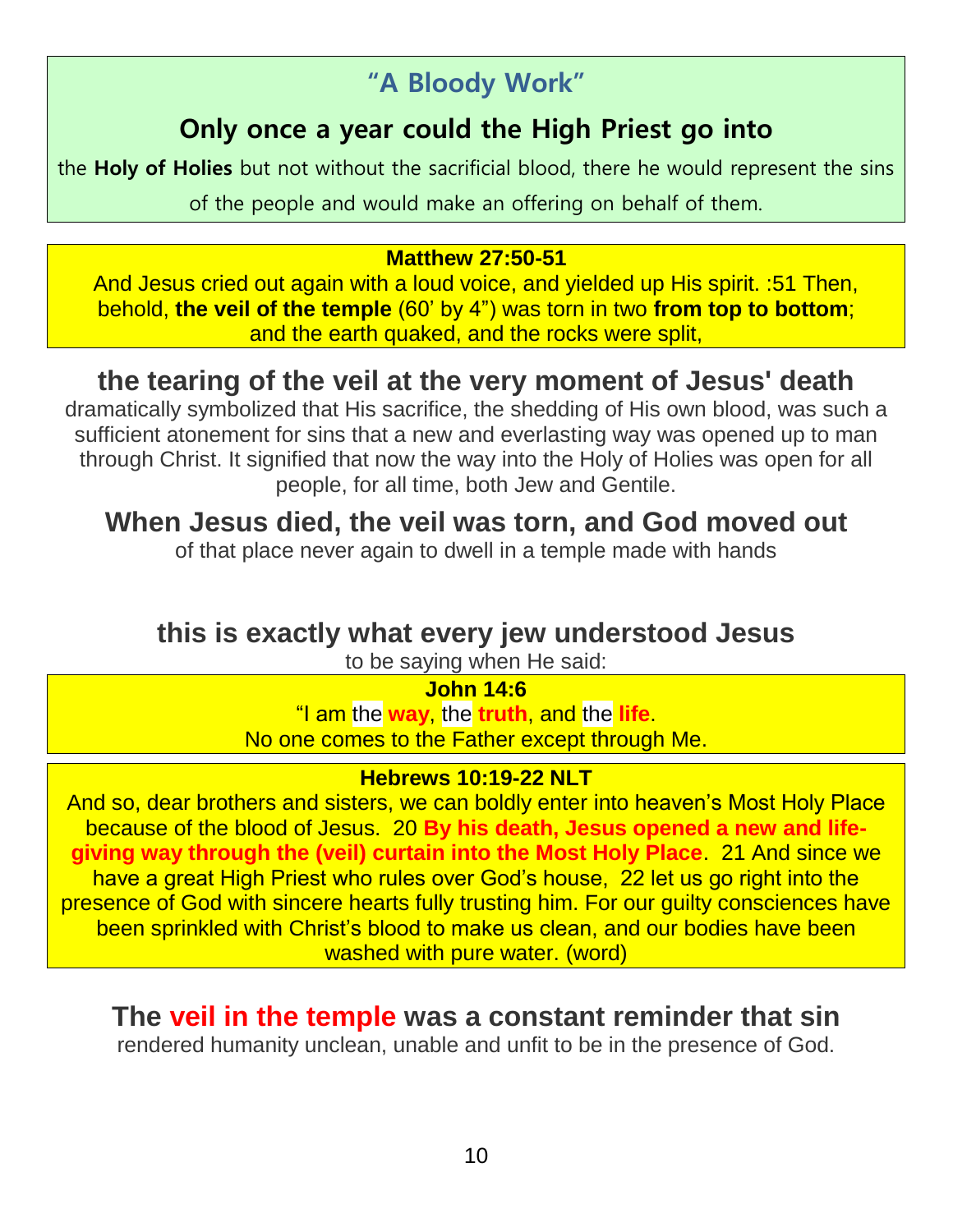# **God Says – We Have Sinned. We Need Him Now !**

## **Here's a mini "lightning round" of verses;**

#### **Isaiah 59:1-2**

Behold, the LORD'S hand is not shortened, That it cannot save; Nor His ear heavy, That it cannot hear. **2** But your iniquities have separated you from your God; And your sins have hidden His face from you, So that He will not hear.

#### **Ephesians 2:1-3**

And you He made alive, who were dead in trespasses and sins, 2 in which you once walked according to the course of this world, according to the prince of the power of the air, the spirit who now works in the sons of disobedience, 3 among whom also we all once conducted ourselves in the lusts of our flesh, fulfilling the desires of the flesh and of the mind, and were by nature children of wrath, just as the others.

#### **Galatians 5:19-21**

Now the works of the flesh are evident, which are: adultery, fornication, uncleanness, lewdness, 20 idolatry, sorcery, hatred, contentions, jealousies, outbursts of wrath, selfish ambitions, dissensions, heresies, 21 envy, murders, drunkenness, revelries, and the like; of which I tell you beforehand, just as I also told you in time past, that those who practice such things will not inherit the kingdom of God.

#### **1 Corinthians 6:9-11**

Do you not know that the unrighteous will not inherit the kingdom of God? Do not be deceived. Neither fornicators, nor idolaters, nor adulterers, nor homosexuals, nor sodomites, 10 nor thieves, nor covetous, nor drunkards, nor revilers, nor extortioners will inherit the kingdom of God. 11 And such were some of you. But you were washed, but you were sanctified, but you were justified in the name of the Lord Jesus and by the Spirit of our God.

#### **Ephesians 2:16**

and that He might reconcile them both to God in one body through **the cross**, thereby putting to death the enmity.



even the death of **the cross**.

## **The Nature of Crucifixion.**

**Everything about these 6 words are shocking and here's why!**